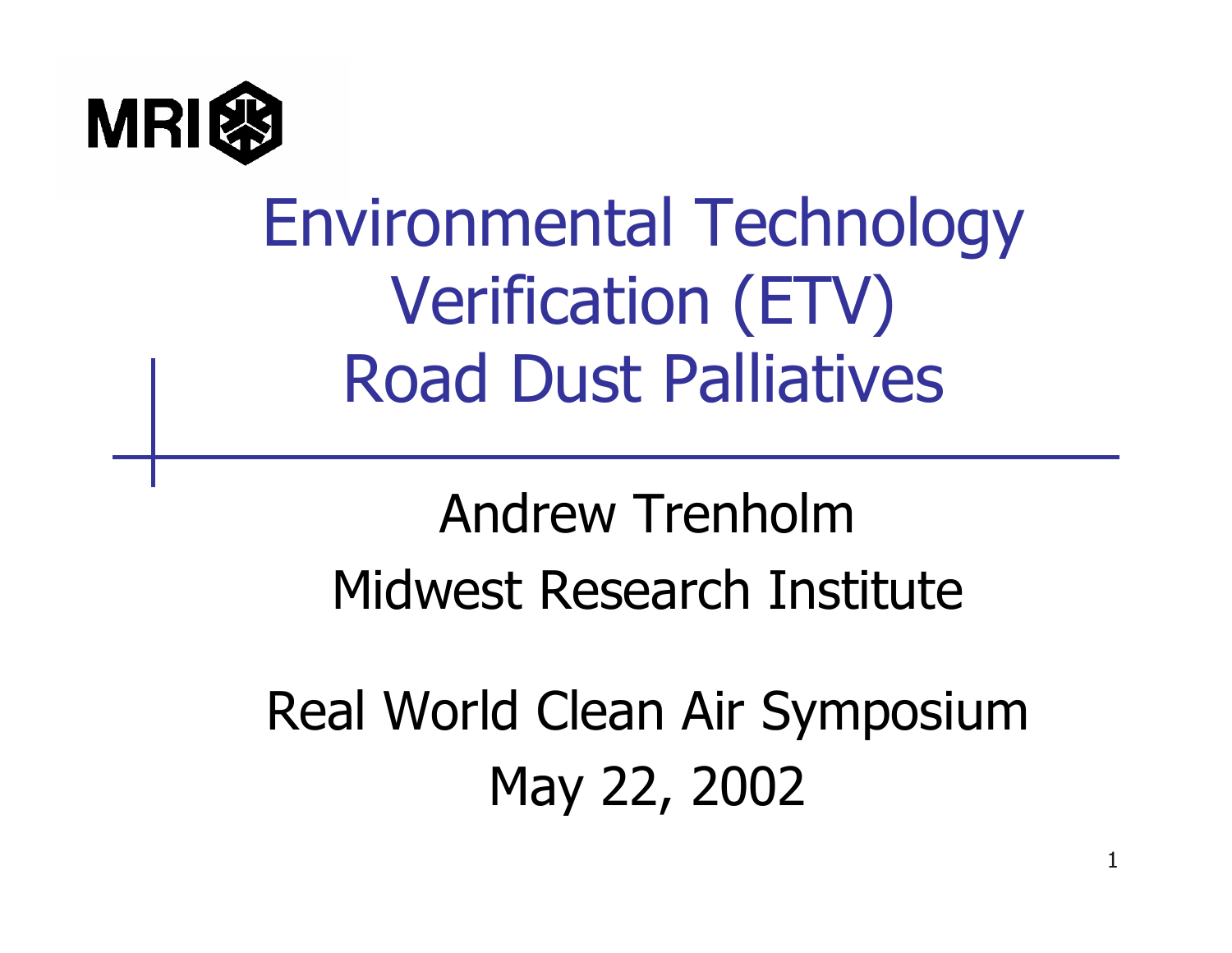

# ETV

**The Environmental Technology** Verification Program (ETV) is a U.S. EPA program that generates independent and credible data on performance of technologies.

**Purpose – to help in decision making** when selecting new environmental technologies.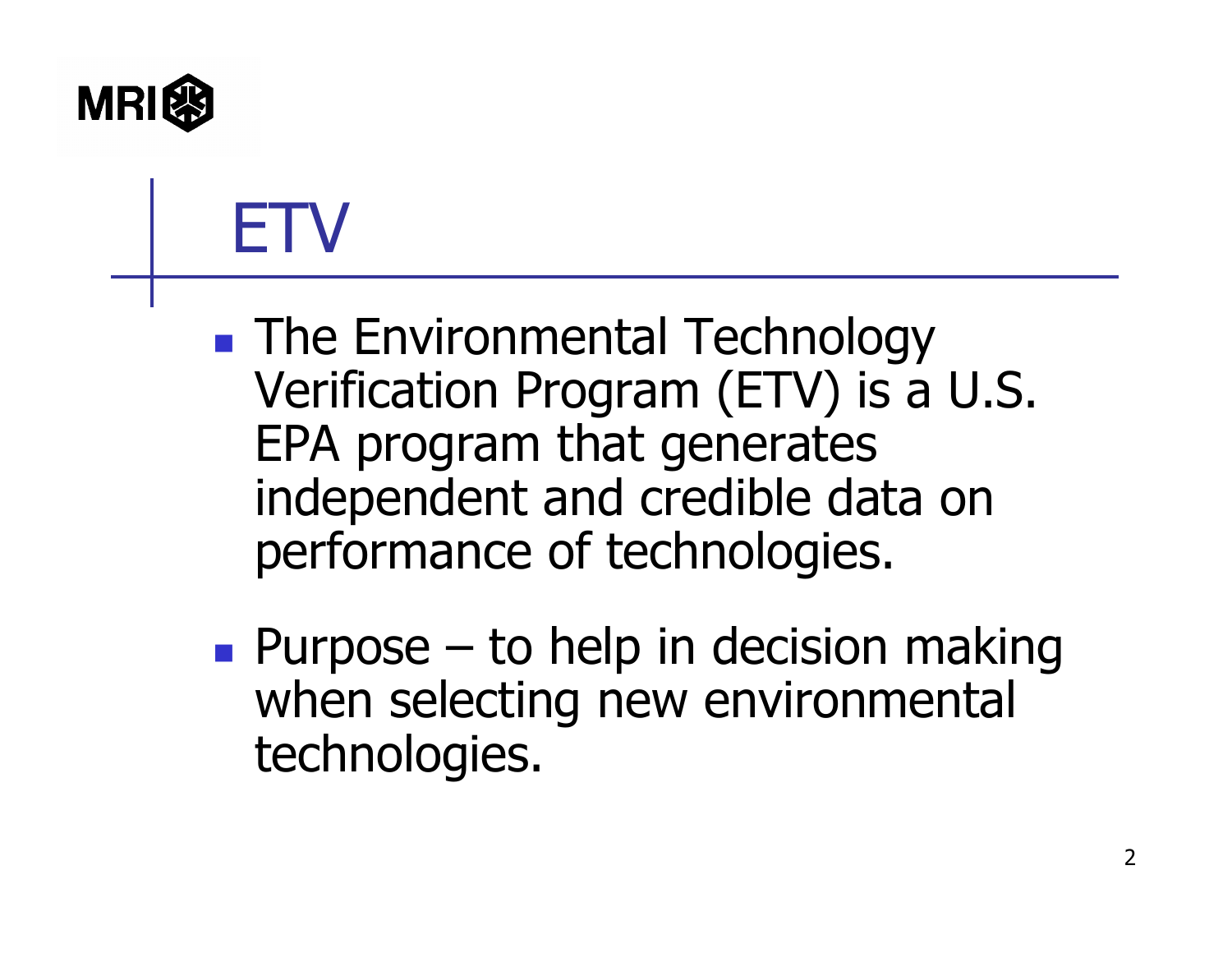

# Sponsors

- **Research Triangle Institute (RTI) manages** the Air Pollution Control Technology Verification Center with Midwest Research Institute (MRI) as a subcontractor
- **U.S. Army Corps of Engineers, Construction** Engineering Research Laboratory funded Mobile Sampler Development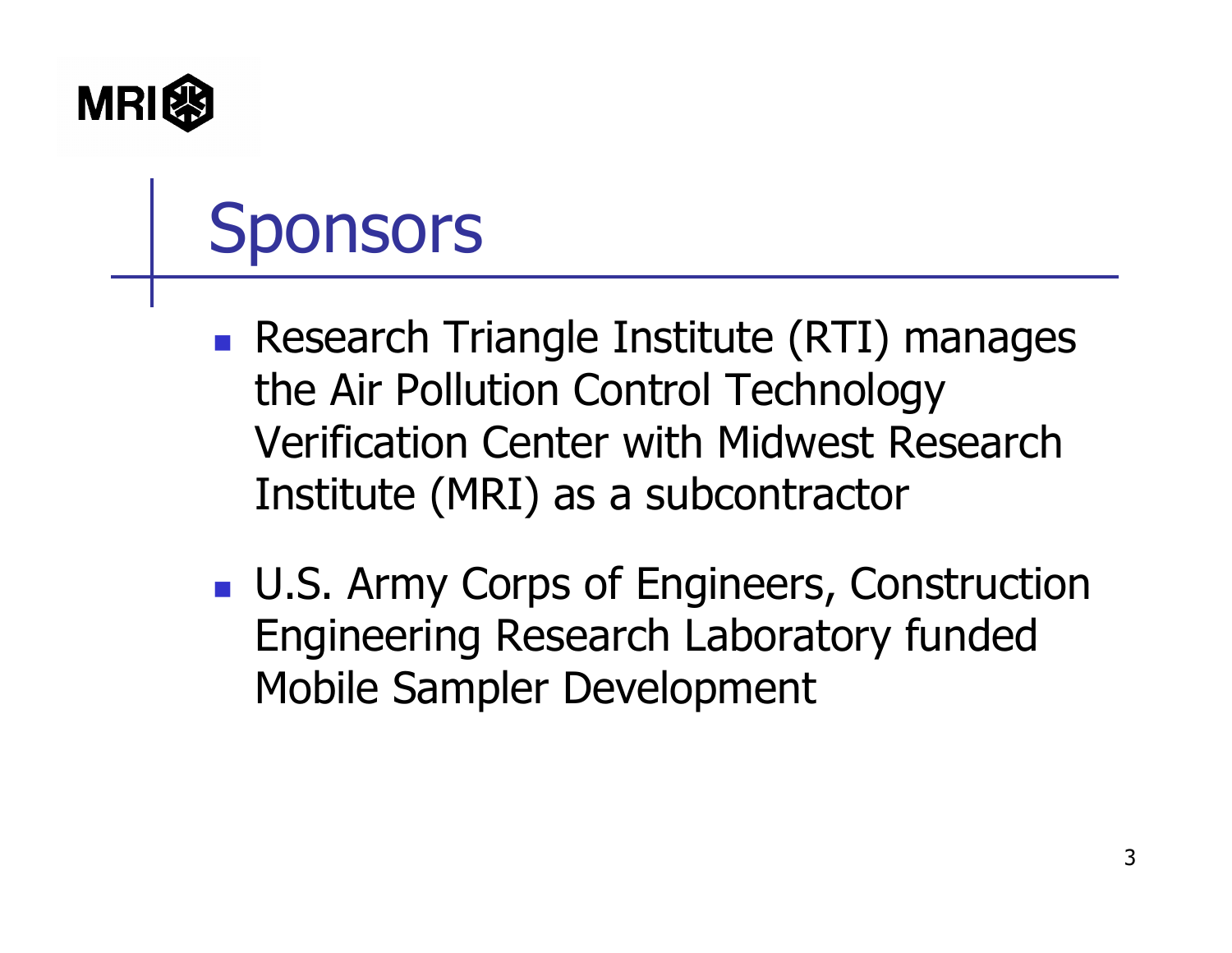#### **MRI&** Dust Suppression and Soil Stabilization

- П 1.5 million miles of unpaved roads in U.S.
- a. Dust generated from unpaved roads contributes to fine PM air pollution issues
- П New products are coming onto the market
- Users want demonstrations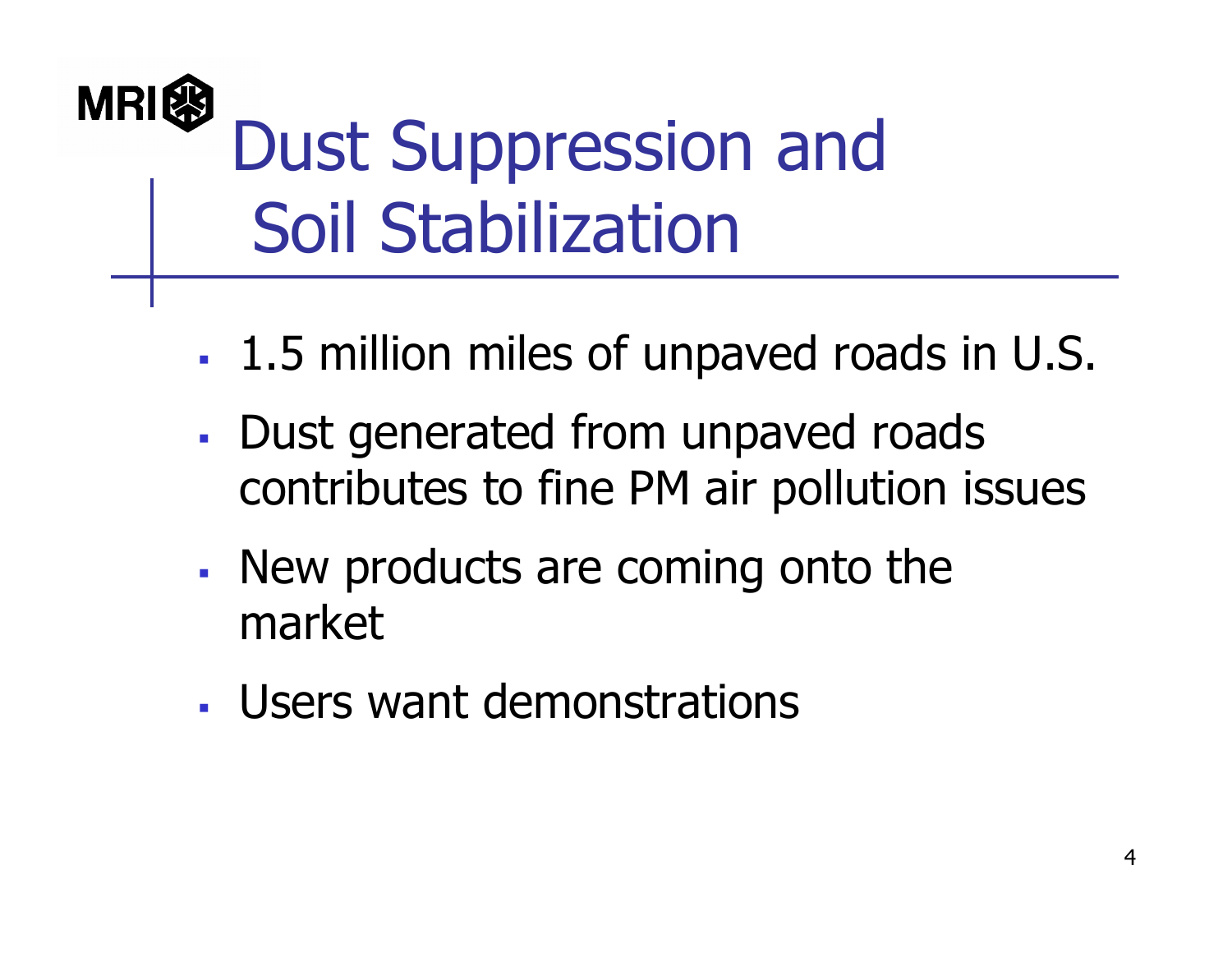

# PM<sub>2.5</sub> Emissions

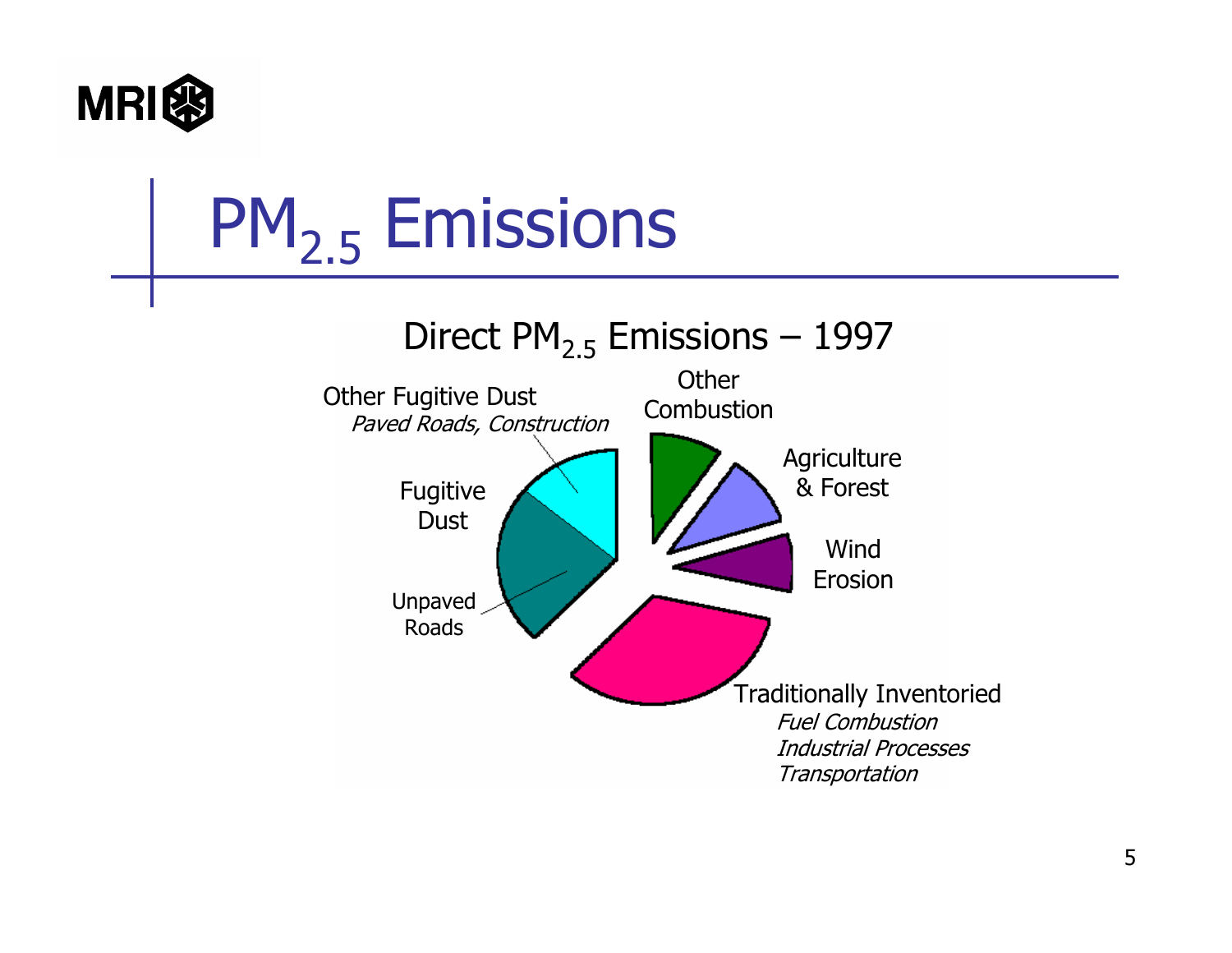

# Fall 2001 Fort Leonard Wood Test

- Air pollutant dust emissions only
- **Service Service**  Correlating mobile dust sampler with profiling
- Seven products – three vendors
- Four test series over 3 months
- **Service Service** Completed field work in January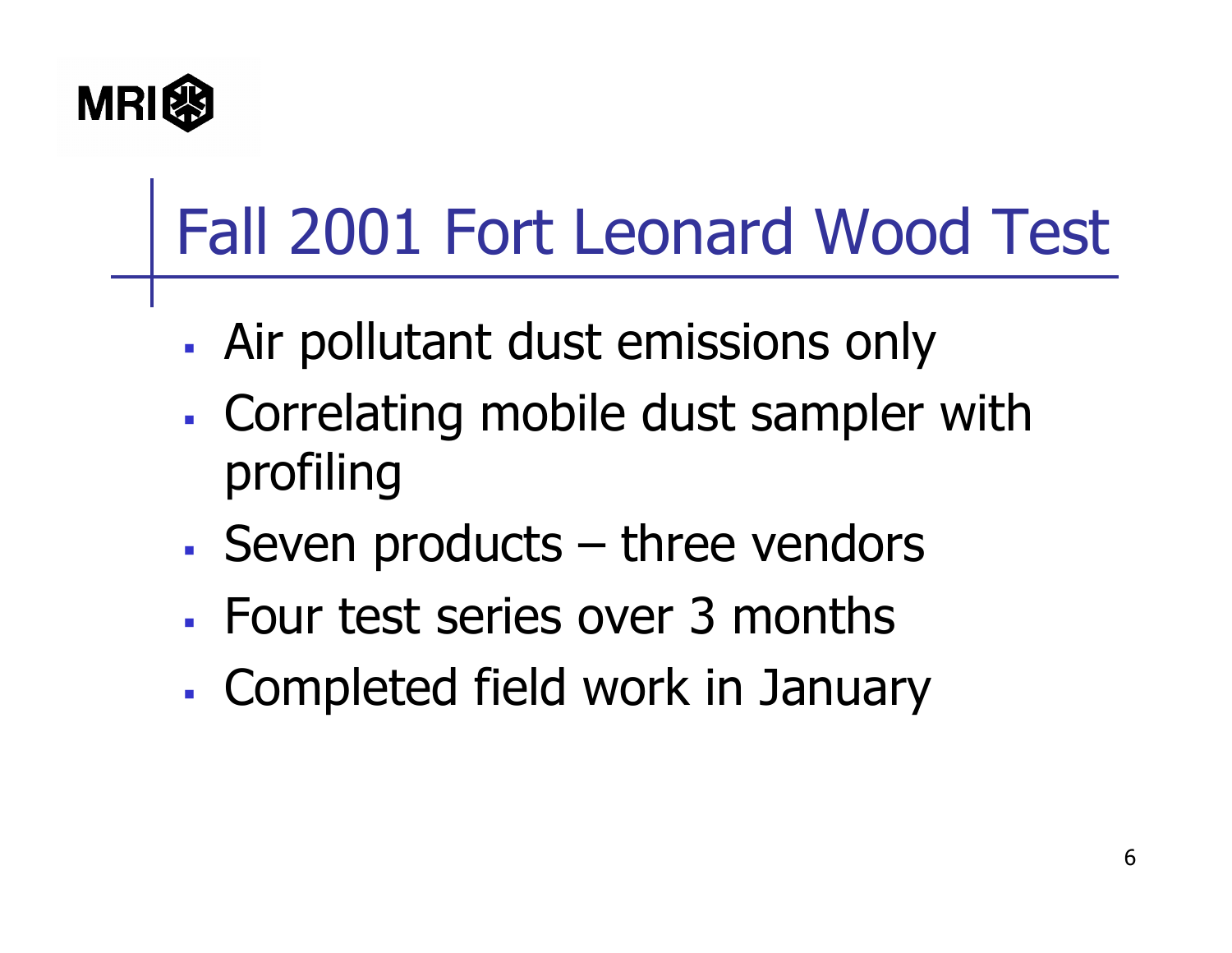

## Dust Suppressant Application

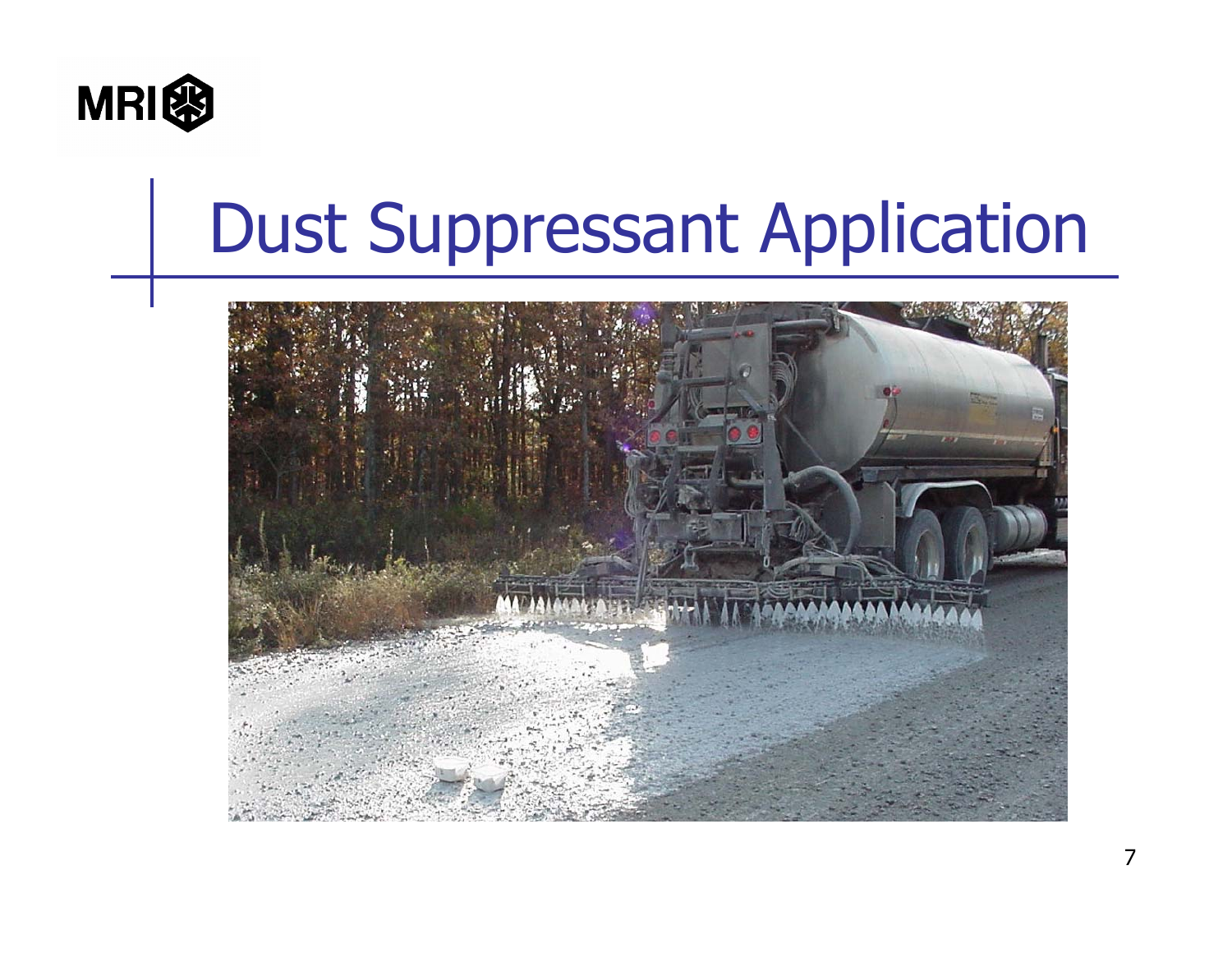

#### Before Dust Suppressant

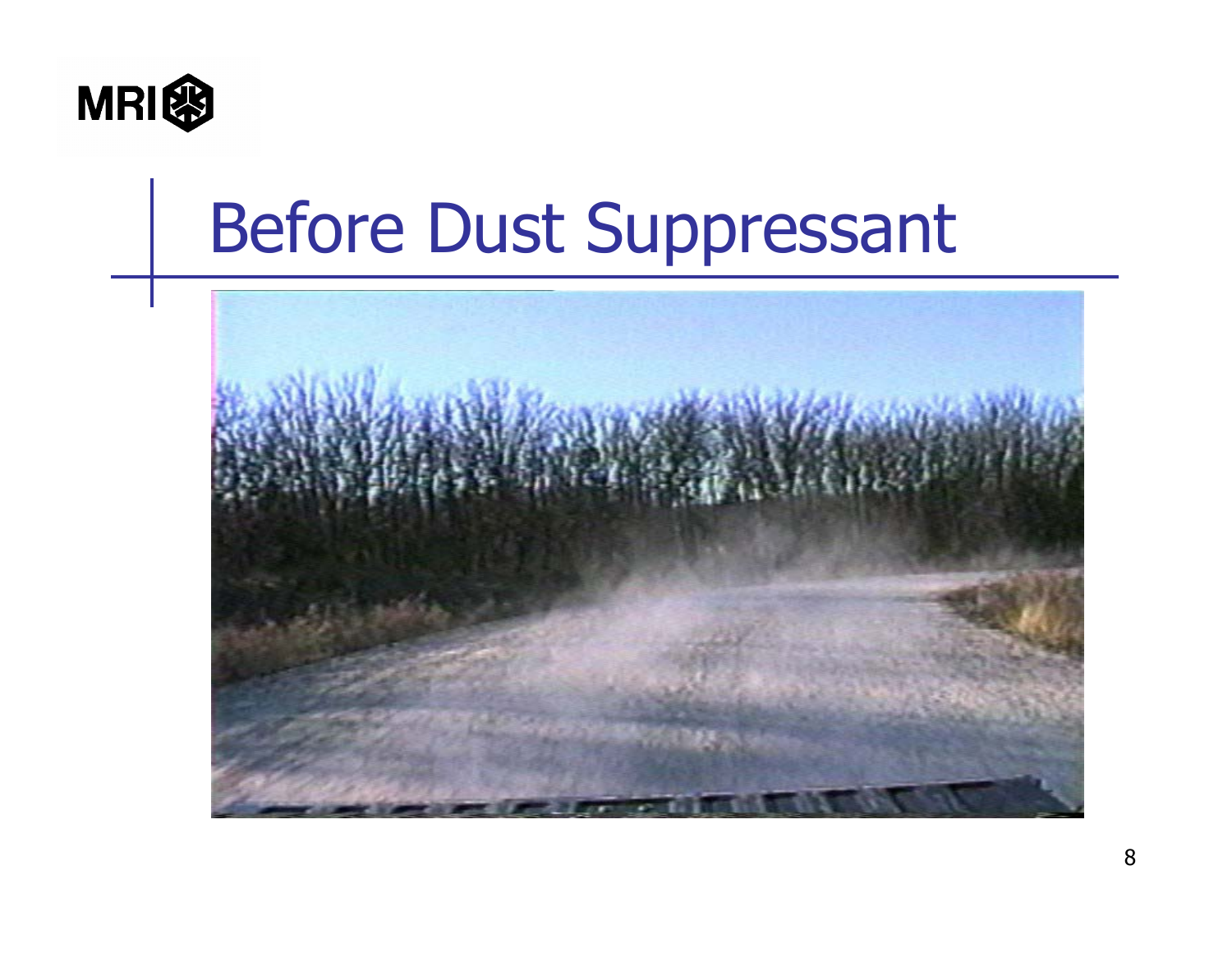

#### After Dust Suppressant

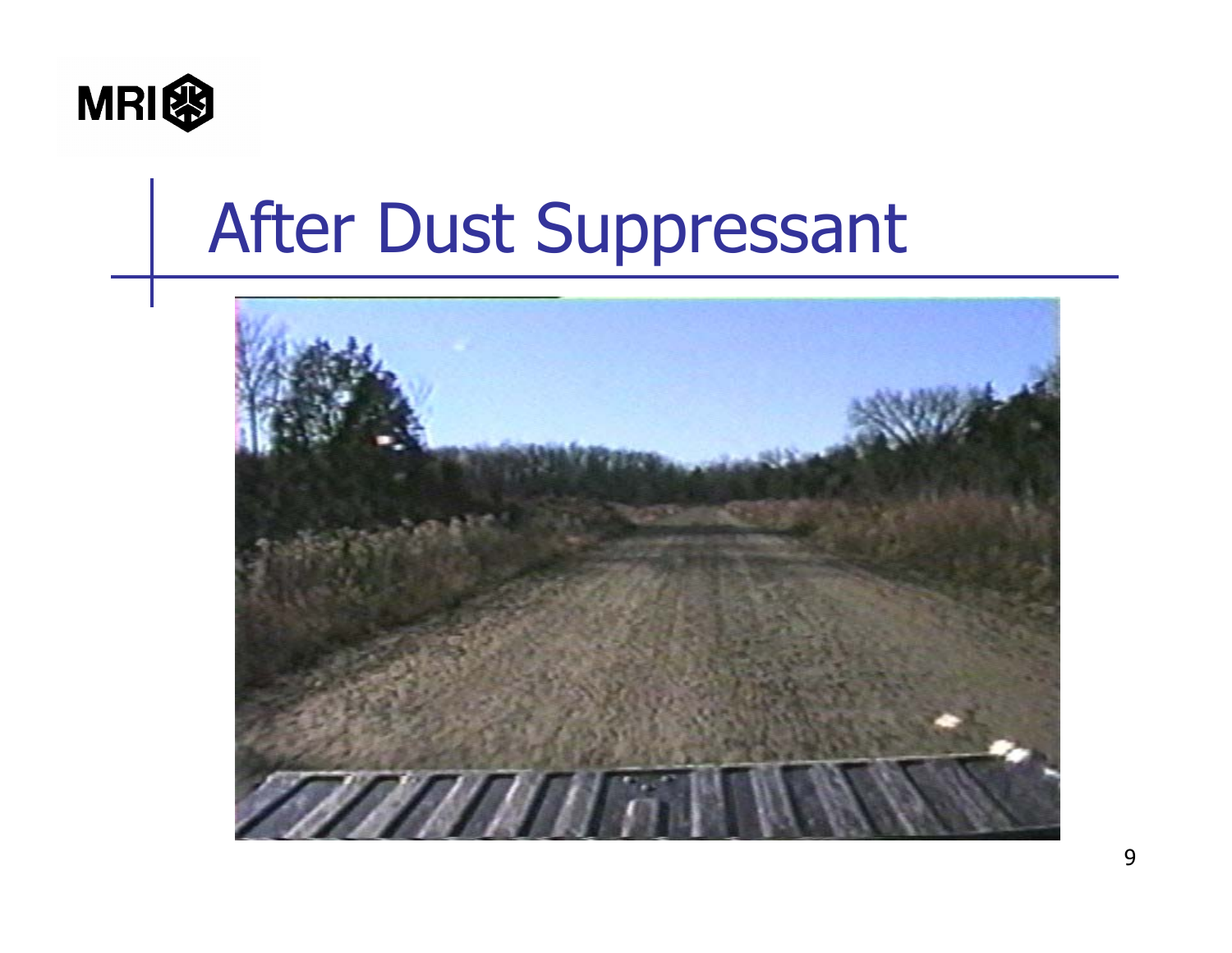

# Profiling Towers

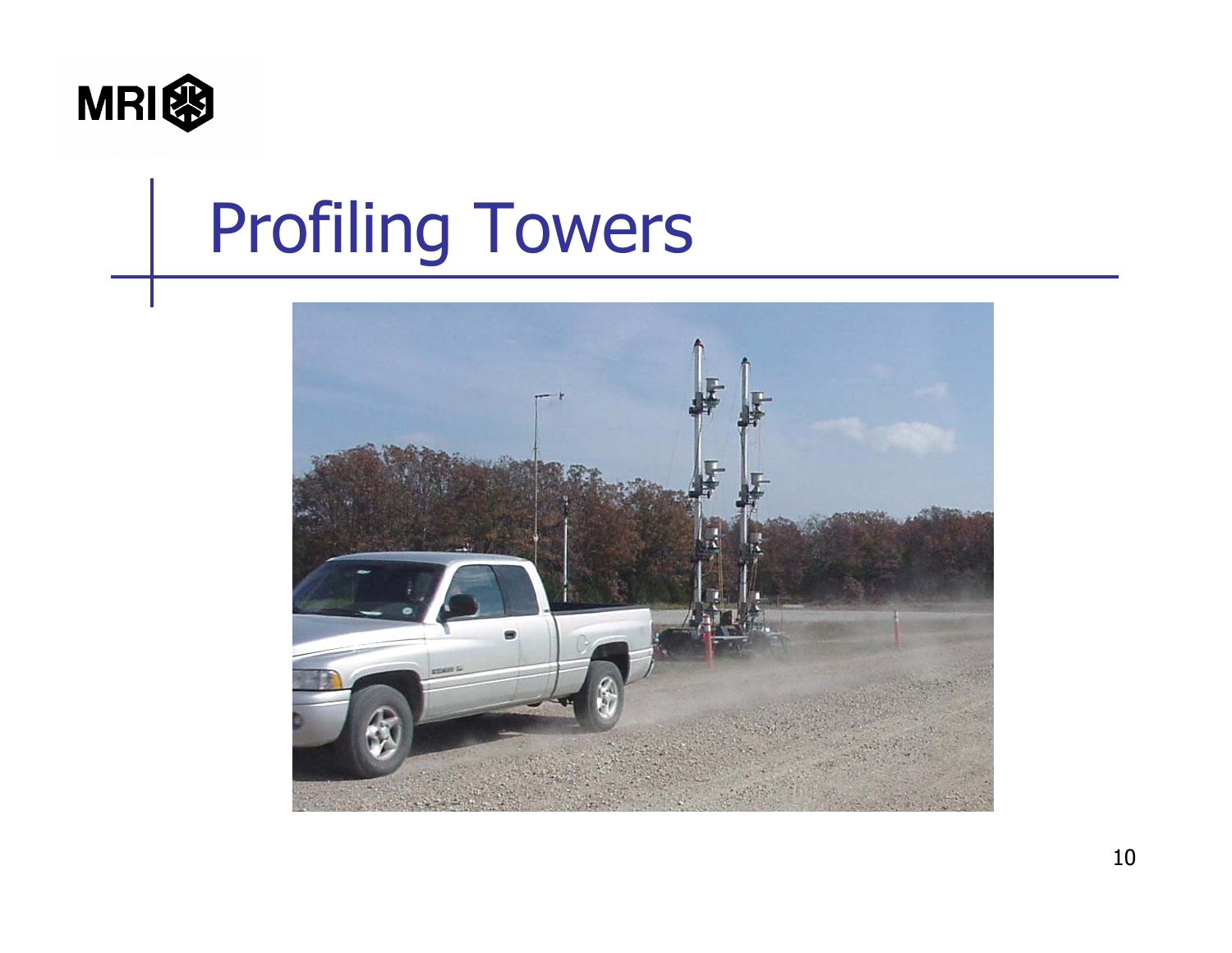

#### Mobile Dust Sampler



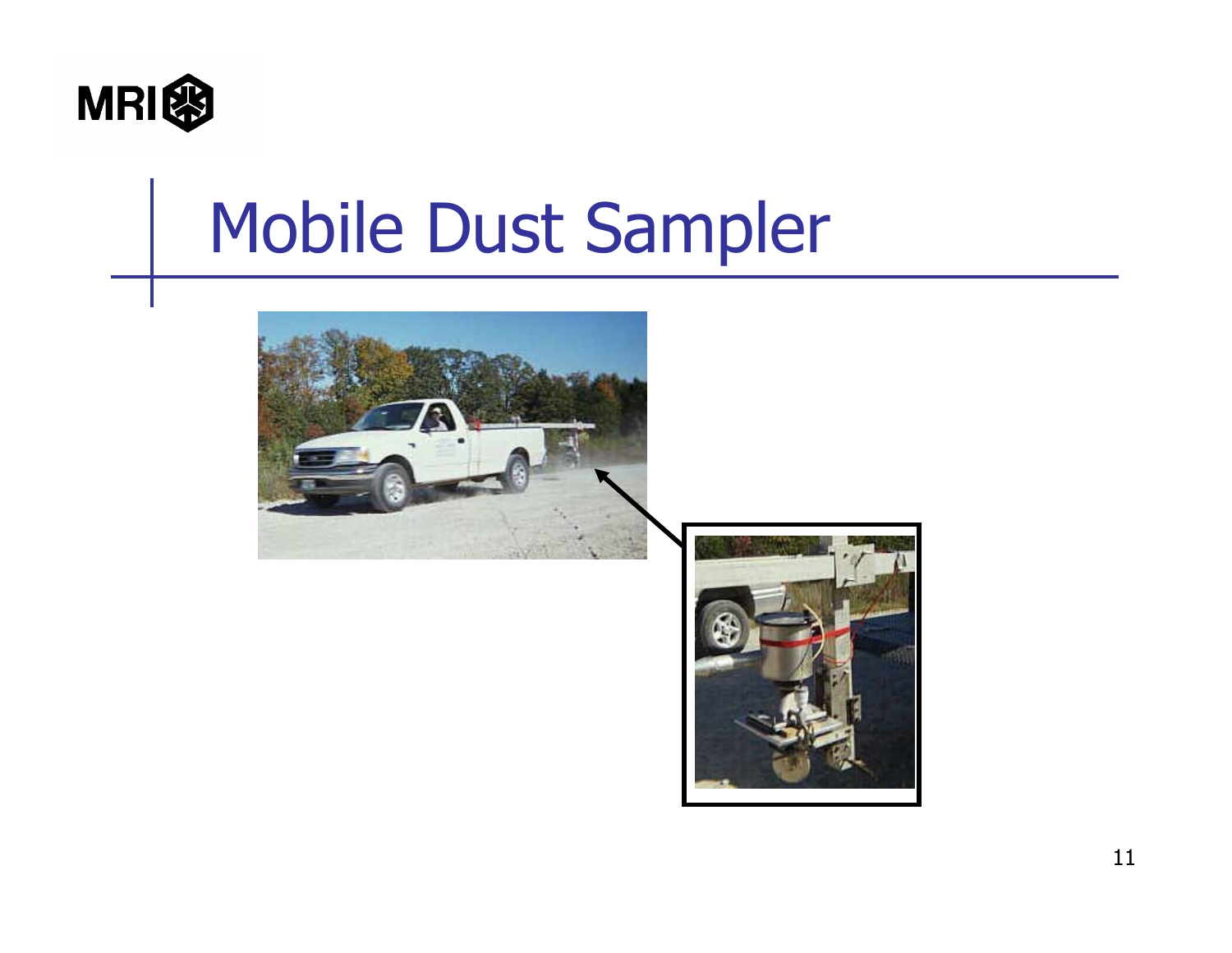

# Next Verification Tests

- Tests will run 12 months
- **Service Service**  Include emissions tests, dust suppression functionality and soil stabilization testing options
- Sites are
	- Г Maricopa County, Arizona
	- Г Fort Leonard Wood, Missouri